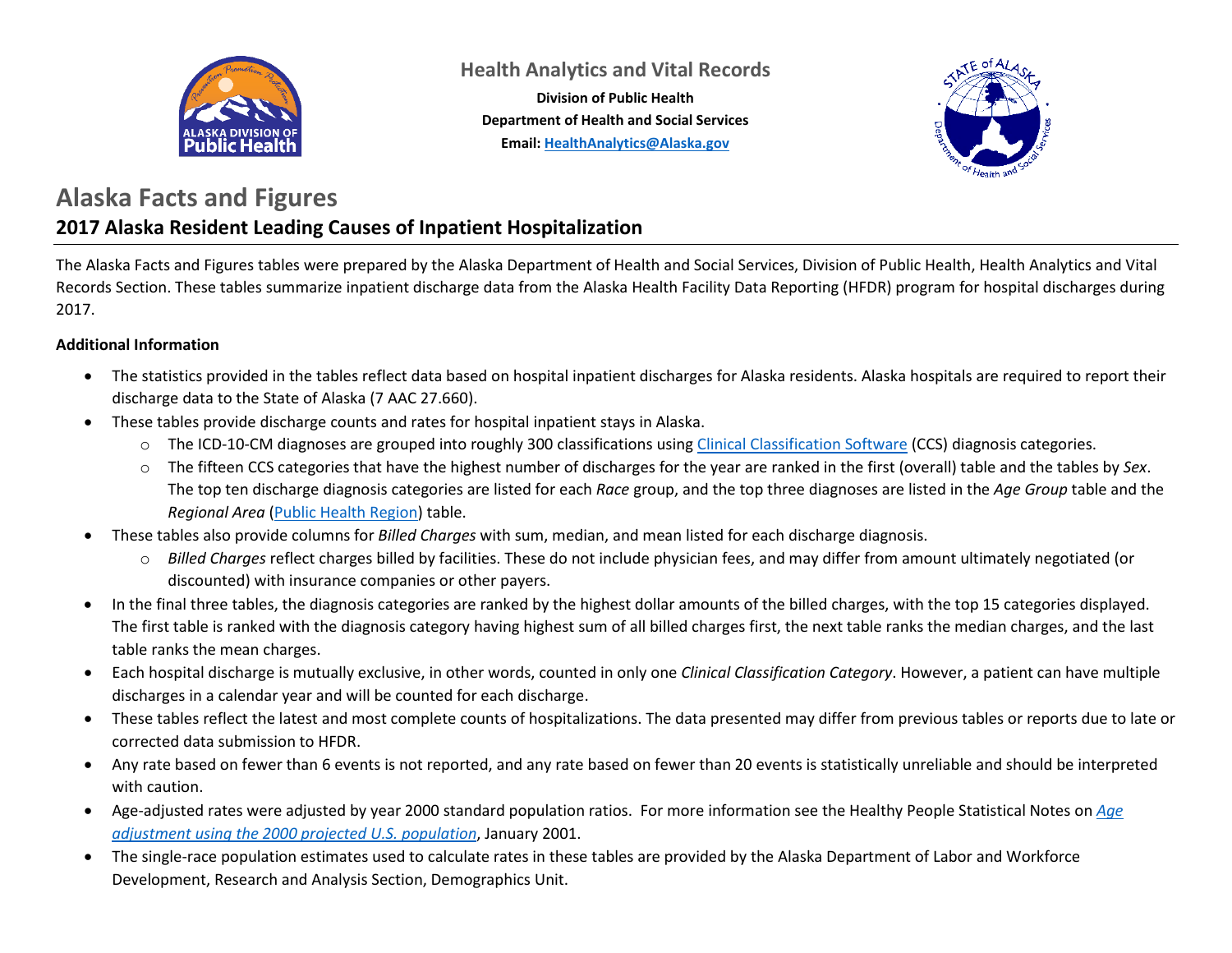

# **Alaska Facts & Figures Leading Causes of Hospitalization - Top Fifteen (2017)**

|      |                                                                                  |                   | <b>Morbidity</b>        |                                          |                                     | <b>Billed Charges<sup>4</sup></b>      |                                      |
|------|----------------------------------------------------------------------------------|-------------------|-------------------------|------------------------------------------|-------------------------------------|----------------------------------------|--------------------------------------|
| Rank | <b>Clinical Classification Categories<sup>1</sup></b>                            | <b>Discharges</b> | Crude Rate <sup>2</sup> | <b>Age Adjusted</b><br>Rate <sup>3</sup> | <b>Sum Billed</b><br><b>Charges</b> | <b>Median Billed</b><br><b>Charges</b> | <b>Mean Billed</b><br><b>Charges</b> |
|      | 1 Liveborn (newborn infant)                                                      | 8,430             | 1,143.7                 | 1,112.3                                  | \$265,767,203                       | \$4,508                                | \$31,526                             |
|      | 2 Septicemia (except in labor)                                                   | 3,265             | 443.0                   | 479.4                                    | \$316,232,431                       | \$55,607                               | \$96,855                             |
|      | 3 Mood disorders                                                                 | 2,315             | 314.1                   | 320.4                                    | \$92,611,222                        | \$27,118                               | \$40,005                             |
|      | 4 Osteoarthritis                                                                 | 2,140             | 290.3                   | 275.5                                    | \$194,979,788                       | \$84,590                               | \$91,112                             |
|      | 5 Other complications of birth, puerperium affecting management of mother        | 2,131             | 289.1                   | 282.9                                    | \$39,540,337                        | \$15,188                               | \$18,555                             |
|      | 6 Pneumonia (except that caused by tuberculosis or sexually transmitted disease) | 1,128             | 153.0                   | 175.9                                    | \$41,244,584                        | \$23,411                               | \$36,564                             |
|      | Schizophrenia and other psychotic disorders                                      | 1,126             | 152.8                   | 151.8                                    | \$41,052,228                        | \$20,425                               | \$36,458                             |
|      | 8 Alcohol-related disorders                                                      | 1,104             | 149.8                   | 148.7                                    | \$48,837,872                        | \$27,515                               | \$44,237                             |
|      | 9 Spondylosis, intervertebral disc disorders, other back problems                | 1,041             | 141.2                   | 137.9                                    | \$123,179,262                       | \$96,320                               | \$118,328                            |
| 10   | Skin and subcutaneous tissue infections                                          | 1,020             | 138.4                   | 142.4                                    | \$34,291,886                        | \$25,607                               | \$33,619                             |
|      | 11 Acute cerebrovascular disease                                                 | 1,012             | 137.3                   | 155.2                                    | \$78,631,499                        | \$48,565                               | \$77,699                             |
|      | 12 Acute myocardial infarction                                                   | 995               | 135.0                   | 141.2                                    | \$121,892,724                       | \$93,003                               | \$122,505                            |
|      | 13 Hypertension with complications and secondary hypertension                    | 980               | 133.0                   | 159.2                                    | \$69,592,554                        | \$43,588                               | \$71,013                             |
|      | 14 Hypertension complicating pregnancy, childbirth and the puerperium            | 975               | 132.3                   | 131.1                                    | \$29,502,556                        | \$22,915                               | \$30,259                             |
|      | 15 Other complications of pregnancy                                              | 888               | 120.5                   | 119.5                                    | \$26,571,718                        | \$20,086                               | \$29,923                             |

Data Accessed: 12/07/2018

Source: Alaska Division of Public Health, Health Analytics and Vital Records, Health Facilities Data Reporting Inpatient Database v6

\*\* Rates based on fewer than 6 occurrences are not reported.



4. Billed charges reflect charges billed by facilities. These do not include physician fees, and may differ from amount ultimately settled on with insurance companies or other payers.

\* Rates based on fewer than 20 occurrences are statistically unreliable and should be used with caution.

2. Occurrences per 100,000 population.

3. Occurrences per 100,000 population, times year 2000 standard population ratio.

#### Footnotes: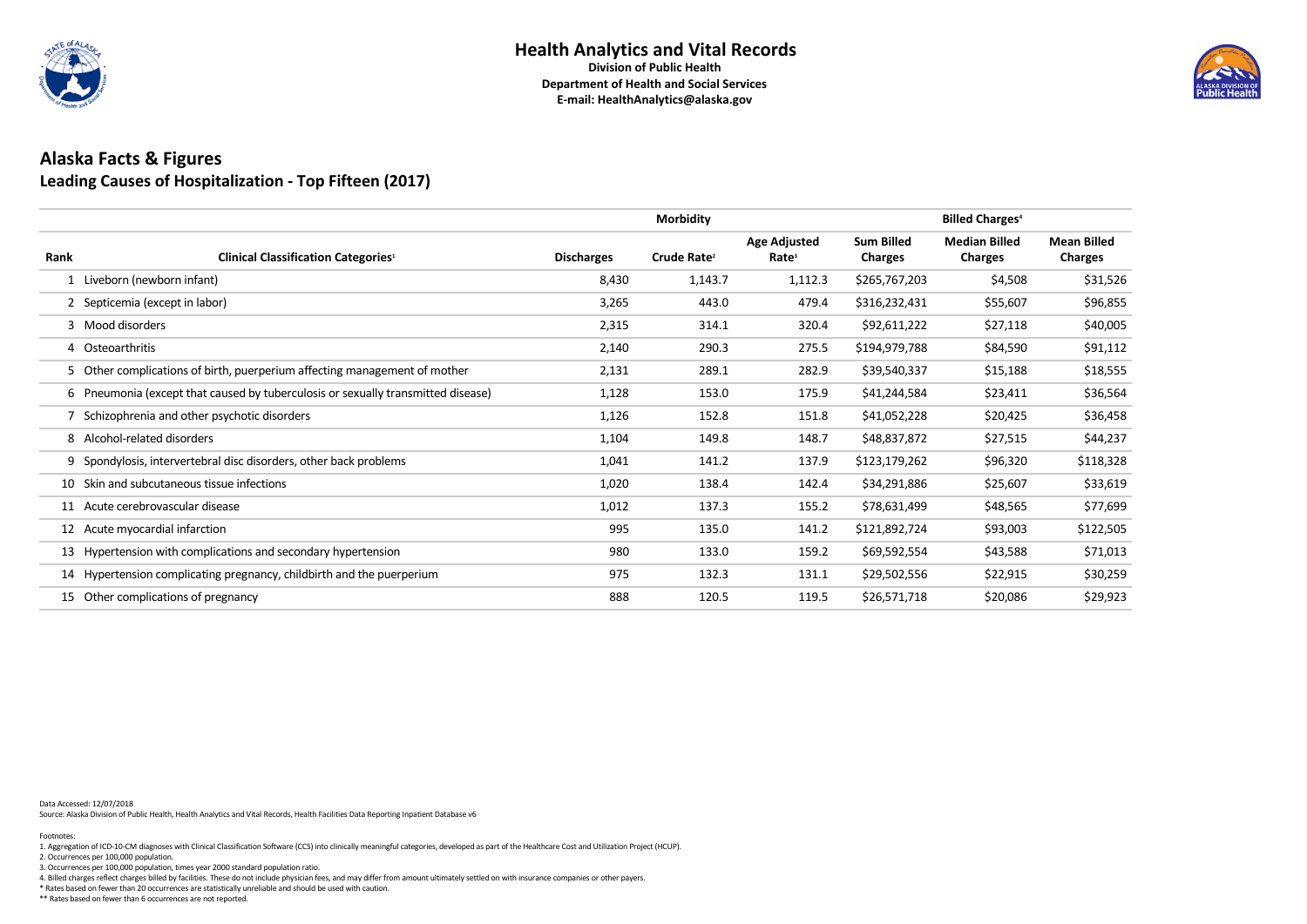

# **Alaska Facts & Figures Leading Causes of Hospitalization - Top Fifteen by Sex (2017)**

|            |                                                                                                    |                                                                                   |                   | <b>Morbidity</b>        |                                          |                                     | <b>Billed Charges<sup>4</sup></b>      |                                      |
|------------|----------------------------------------------------------------------------------------------------|-----------------------------------------------------------------------------------|-------------------|-------------------------|------------------------------------------|-------------------------------------|----------------------------------------|--------------------------------------|
| <b>Sex</b> | Rank                                                                                               | <b>Clinical Classification Categories</b> <sup>1</sup>                            | <b>Discharges</b> | Crude Rate <sup>2</sup> | <b>Age Adjusted</b><br>Rate <sup>3</sup> | <b>Sum Billed</b><br><b>Charges</b> | <b>Median Billed</b><br><b>Charges</b> | <b>Mean Billed</b><br><b>Charges</b> |
| Female     |                                                                                                    | 1 Liveborn (newborn infant)                                                       | 4,088             | 1,143.0                 | 1,096.7                                  | \$122,358,987                       | \$4,355                                | \$29,931                             |
|            |                                                                                                    | 2 Other complications of birth, puerperium affecting management of mother         | 2,131             | 595.8                   | 591.7                                    | \$39,540,337                        | \$15,188                               | \$18,555                             |
|            |                                                                                                    | 3 Septicemia (except in labor)                                                    | 1,588             | 444.0                   | 467.7                                    | \$140,948,616                       | \$52,108                               | \$88,759                             |
|            |                                                                                                    | 4 Mood disorders                                                                  | 1,321             | 369.3                   | 381.7                                    | \$57,400,493                        | \$32,003                               | \$43,452                             |
|            | 5 Osteoarthritis                                                                                   |                                                                                   | 1,131             | 316.2                   | 295.8                                    | \$103,039,769                       | \$85,324                               | \$91,105                             |
|            |                                                                                                    | 6 Hypertension complicating pregnancy, childbirth and the puerperium              | 975               | 272.6                   | 273.6                                    | \$29,502,556                        | \$22,915                               | \$30,259                             |
|            |                                                                                                    | 7 Other complications of pregnancy                                                | 888               | 248.3                   | 249.6                                    | \$26,571,718                        | \$20,086                               | \$29,923                             |
|            |                                                                                                    | 8 Previous C-section                                                              | 764               | 213.6                   | 214.9                                    | \$19,743,299                        | \$23,822                               | \$25,842                             |
|            |                                                                                                    | 9 Polyhydramnios and other problems of amniotic cavity                            | 756               | 211.4                   | 210.0                                    | \$20,607,789                        | \$20,676                               | \$27,259                             |
|            |                                                                                                    | 10 OB-related trauma to perineum and vulva                                        | 724               | 202.4                   | 202.1                                    | \$9,864,057                         | \$12,492                               | \$13,624                             |
|            |                                                                                                    | 11 Prolonged pregnancy                                                            | 658               | 184.0                   | 181.6                                    | \$13,346,601                        | \$17,702                               | \$20,284                             |
|            |                                                                                                    | 12 Pneumonia (except that caused by tuberculosis or sexually transmitted disease) | 568               | 158.8                   | 176.4                                    | \$21,212,231                        | \$24,449                               | \$37,345                             |
|            | 13 Diabetes or abnormal glucose tolerance complicating pregnancy, childbirth, or the<br>puerperium |                                                                                   | 527               | 147.3                   | 148.6                                    | \$11,452,713                        | \$17,504                               | \$21,732                             |
|            |                                                                                                    | 14 Chronic obstructive pulmonary disease and bronchiectasis                       | 491               | 137.3                   | 138.3                                    | \$18,993,615                        | \$26,483                               | \$38,684                             |
|            |                                                                                                    | 15 Alcohol-related disorders                                                      | 470               | 131.4                   | 131.6                                    | \$19,620,461                        | \$24,928                               | \$41,746                             |

Data Accessed: 12/07/2018

Source: Alaska Division of Public Health, Health Analytics and Vital Records, Health Facilities Data Reporting Inpatient Database v6

\*\* Rates based on fewer than 6 occurrences are not reported.



4. Billed charges reflect charges billed by facilities. These do not include physician fees, and may differ from amount ultimately settled on with insurance companies or other payers.

\* Rates based on fewer than 20 occurrences are statistically unreliable and should be used with caution.

2. Occurrences per 100,000 population.

3. Occurrences per 100,000 population, times year 2000 standard population ratio.

#### Footnotes: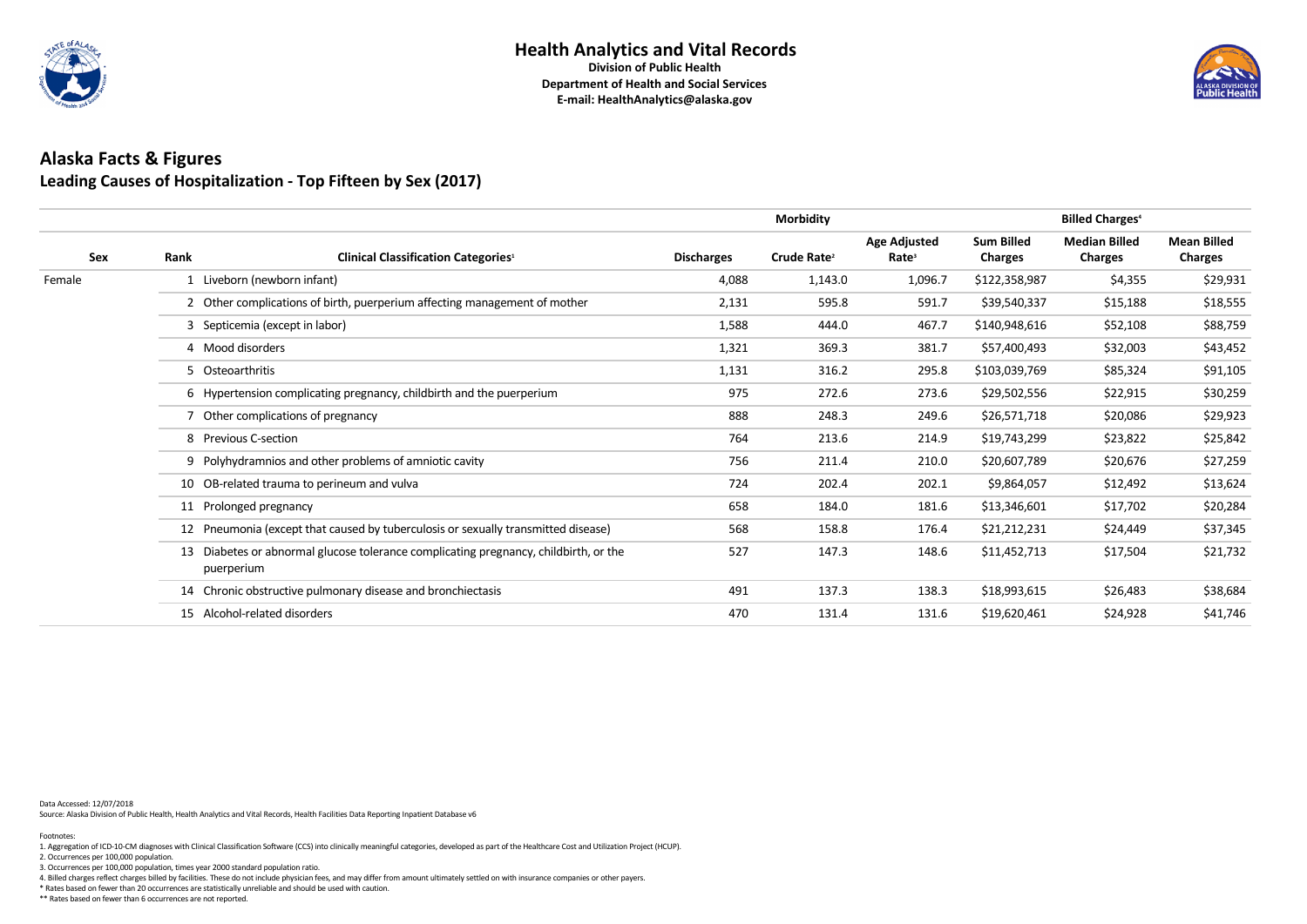

### **Health Analytics and Vital Records**

**Division of Public Health Department of Health and Social Services E-mail: HealthAnalytics@alaska.gov**

### **Alaska Facts & Figures Leading Causes of Hospitalization - Top Fifteen by Sex (2017)**

|            |      |                                                                                   |                   | <b>Morbidity</b>        |                                          |                                     | <b>Billed Charges<sup>4</sup></b>      |                                      |
|------------|------|-----------------------------------------------------------------------------------|-------------------|-------------------------|------------------------------------------|-------------------------------------|----------------------------------------|--------------------------------------|
| <b>Sex</b> | Rank | <b>Clinical Classification Categories1</b>                                        | <b>Discharges</b> | Crude Rate <sup>2</sup> | <b>Age Adjusted</b><br>Rate <sup>3</sup> | <b>Sum Billed</b><br><b>Charges</b> | <b>Median Billed</b><br><b>Charges</b> | <b>Mean Billed</b><br><b>Charges</b> |
| Male       |      | 1 Liveborn (newborn infant)                                                       | 4,336             | 1,142.8                 | 1,125.8                                  | \$143,274,418                       | \$4,723                                | \$33,043                             |
|            |      | 2 Septicemia (except in labor)                                                    | 1,677             | 442.0                   | 493.9                                    | \$175,283,816                       | \$58,270                               | \$104,522                            |
|            |      | 3 Osteoarthritis                                                                  | 1,009             | 265.9                   | 256.9                                    | \$91,940,019                        | \$83,345                               | \$91,120                             |
|            |      | 4 Mood disorders                                                                  | 994               | 262.0                   | 264.9                                    | \$35,210,729                        | \$22,501                               | \$35,423                             |
|            |      | 5 Acute myocardial infarction                                                     | 667               | 175.8                   | 186.3                                    | \$82,156,395                        | \$97,129                               | \$123,173                            |
|            |      | 6 Schizophrenia and other psychotic disorders                                     | 658               | 173.4                   | 171.7                                    | \$24,815,009                        | \$20,425                               | \$37,713                             |
|            |      | 7 Skin and subcutaneous tissue infections                                         | 639               | 168.4                   | 175.7                                    | \$20,365,446                        | \$24,573                               | \$31,871                             |
|            |      | 8 Alcohol-related disorders                                                       | 634               | 167.1                   | 164.7                                    | \$29,217,411                        | \$30,634                               | \$46,084                             |
|            |      | 9 Spondylosis, intervertebral disc disorders, other back problems                 | 596               | 157.1                   | 155.3                                    | \$70,517,758                        | \$98,133                               | \$118,318                            |
|            |      | 10 Pneumonia (except that caused by tuberculosis or sexually transmitted disease) | 560               | 147.6                   | 175.6                                    | \$20,032,352                        | \$22,711                               | \$35,772                             |
|            |      | 11 Acute cerebrovascular disease                                                  | 549               | 144.7                   | 166.2                                    | \$43,229,606                        | \$51,509                               | \$78,742                             |
|            |      | 12 Hypertension with complications and secondary hypertension                     | 534               | 140.7                   | 178.4                                    | \$38,597,919                        | \$46,115                               | \$72,281                             |
|            |      | 13 Diabetes mellitus with complications                                           | 500               | 131.8                   | 133.2                                    | \$26,993,810                        | \$36,540                               | \$53,988                             |
|            |      | 14 Cardiac dysrhythmias                                                           | 438               | 115.4                   | 123.4                                    | \$29,827,134                        | \$33,653                               | \$68,098                             |
|            |      | 15 Respiratory failure, insufficiency, arrest (adult)                             | 426               | 112.3                   | 119.2                                    | \$50,139,039                        | \$74,027                               | \$117,697                            |

Data Accessed: 12/07/2018

Source: Alaska Division of Public Health, Health Analytics and Vital Records, Health Facilities Data Reporting Inpatient Database v6

\*\* Rates based on fewer than 6 occurrences are not reported.



4. Billed charges reflect charges billed by facilities. These do not include physician fees, and may differ from amount ultimately settled on with insurance companies or other payers.

\* Rates based on fewer than 20 occurrences are statistically unreliable and should be used with caution.

2. Occurrences per 100,000 population.

3. Occurrences per 100,000 population, times year 2000 standard population ratio.

#### Footnotes: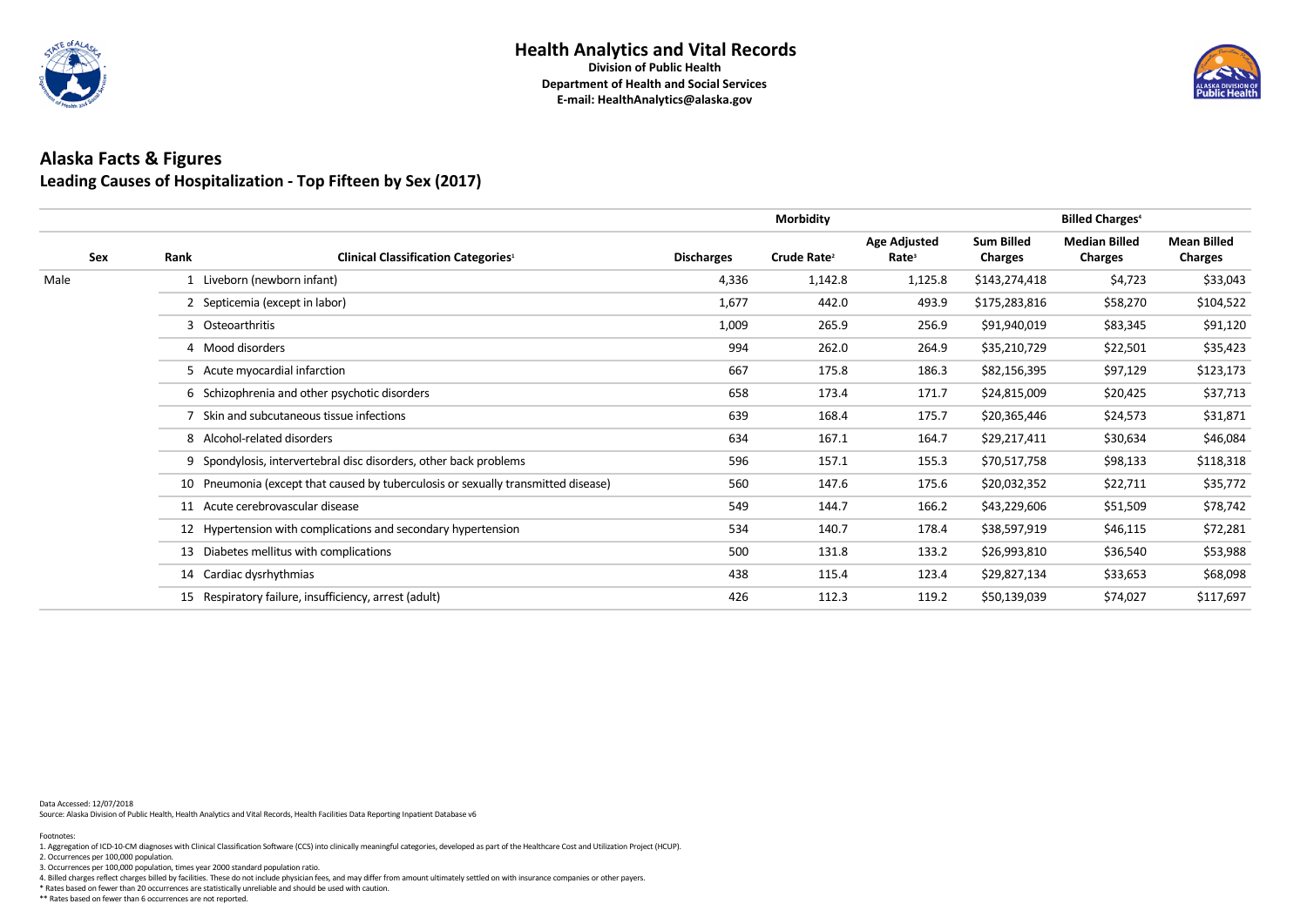

### **Health Analytics and Vital Records**

**Division of Public Health Department of Health and Social Services E-mail: HealthAnalytics@alaska.gov**

# **Alaska Facts & Figures Leading Causes of Hospitalization - Top Ten by Race (2017)**

|       |                                |                                                                                  |                   | <b>Morbidity</b>        |                                          | <b>Billed Charges<sup>4</sup></b>   |                                        |                                      |
|-------|--------------------------------|----------------------------------------------------------------------------------|-------------------|-------------------------|------------------------------------------|-------------------------------------|----------------------------------------|--------------------------------------|
| Race  | Rank                           | <b>Clinical Classification Categories1</b>                                       | <b>Discharges</b> | Crude Rate <sup>2</sup> | <b>Age Adjusted</b><br>Rate <sup>3</sup> | <b>Sum Billed</b><br><b>Charges</b> | <b>Median Billed</b><br><b>Charges</b> | <b>Mean Billed</b><br><b>Charges</b> |
| White |                                | 1 Liveborn (newborn infant)                                                      | 3,781             | 740.8                   | 801.1                                    | \$127,236,558                       | \$3,959                                | \$33,652                             |
|       | 2 Septicemia (except in labor) |                                                                                  |                   | 361.3                   | 365.4                                    | \$185,059,621                       | \$60,808                               | \$100,358                            |
|       | 3 Osteoarthritis               |                                                                                  |                   | 333.3                   | 286.7                                    | \$156,218,342                       | \$86,625                               | \$91,839                             |
|       |                                | 4 Mood disorders                                                                 | 1,266             | 248.1                   | 259.1                                    | \$54,740,254                        | \$30,764                               | \$43,239                             |
|       |                                | 5 Other complications of birth, puerperium affecting management of mother        | 927               | 181.6                   | 183.2                                    | \$17,951,617                        | \$16,142                               | \$19,365                             |
|       |                                | 6 Spondylosis, intervertebral disc disorders, other back problems                | 853               | 167.1                   | 151.1                                    | \$100,584,775                       | \$98,090                               | \$117,919                            |
|       |                                | 7 Acute myocardial infarction                                                    | 684               | 134.0                   | 127.1                                    | \$86,890,438                        | \$97,591                               | \$127,033                            |
|       |                                | 8 Acute cerebrovascular disease                                                  | 659               | 129.1                   | 134.0                                    | \$51,002,098                        | \$50,625                               | \$77,393                             |
|       |                                | 9 Diabetes mellitus with complications                                           | 601               | 117.8                   | 111.3                                    | \$31,566,796                        | \$33,796                               | \$52,524                             |
|       |                                | 10 Hypertension with complications and secondary hypertension                    | 566               | 110.9                   | 121.6                                    | \$42,068,281                        | \$46,470                               | \$74,326                             |
|       |                                | Respiratory failure, insufficiency, arrest (adult)                               | 566               | 110.9                   | 107.1                                    | \$60,355,840                        | \$67,535                               | \$106,636                            |
| AI/AN |                                | 1 Liveborn (newborn infant)                                                      | 2,537             | 1,987.4                 | 1,454.0                                  | \$59,396,153                        | \$7,453                                | \$23,412                             |
|       |                                | 2 Septicemia (except in labor)                                                   | 864               | 676.8                   | 864.8                                    | \$76,210,838                        | \$45,512                               | \$88,207                             |
|       |                                | 3 Other complications of birth, puerperium affecting management of mother        | 793               | 621.2                   | 565.7                                    | \$12,893,592                        | \$12,861                               | \$16,259                             |
|       |                                | 4 Mood disorders                                                                 | 714               | 559.3                   | 524.1                                    | \$24,646,728                        | \$21,875                               | \$34,519                             |
|       |                                | 5 Alcohol-related disorders                                                      | 544               | 426.1                   | 497.6                                    | \$19,538,963                        | \$22,547                               | \$35,917                             |
|       |                                | 6 Pneumonia (except that caused by tuberculosis or sexually transmitted disease) | 505               | 395.6                   | 495.5                                    | \$12,634,222                        | \$17,616                               | \$25,018                             |
|       |                                | 7 Schizophrenia and other psychotic disorders                                    | 456               | 357.2                   | 361.3                                    | \$15,706,888                        | \$17,987                               | \$34,445                             |
|       |                                | 8 Hypertension complicating pregnancy, childbirth and the puerperium             | 414               | 324.3                   | 305.6                                    | \$11,769,944                        | \$21,369                               | \$28,430                             |
|       |                                | 9 Skin and subcutaneous tissue infections                                        | 403               | 315.7                   | 362.0                                    | \$11,585,352                        | \$21,912                               | \$28,748                             |
|       |                                | 10 Chronic obstructive pulmonary disease and bronchiectasis                      | 339               | 265.6                   | 374.4                                    | \$10,333,522                        | \$24,556                               | \$30,482                             |

Data Accessed: 12/07/2018

Source: Alaska Division of Public Health, Health Analytics and Vital Records, Health Facilities Data Reporting Inpatient Database v6

\*\* Rates based on fewer than 6 occurrences are not reported.



4. Billed charges reflect charges billed by facilities. These do not include physician fees, and may differ from amount ultimately settled on with insurance companies or other payers.

\* Rates based on fewer than 20 occurrences are statistically unreliable and should be used with caution.

2. Occurrences per 100,000 population.

3. Occurrences per 100,000 population, times year 2000 standard population ratio.

Footnotes: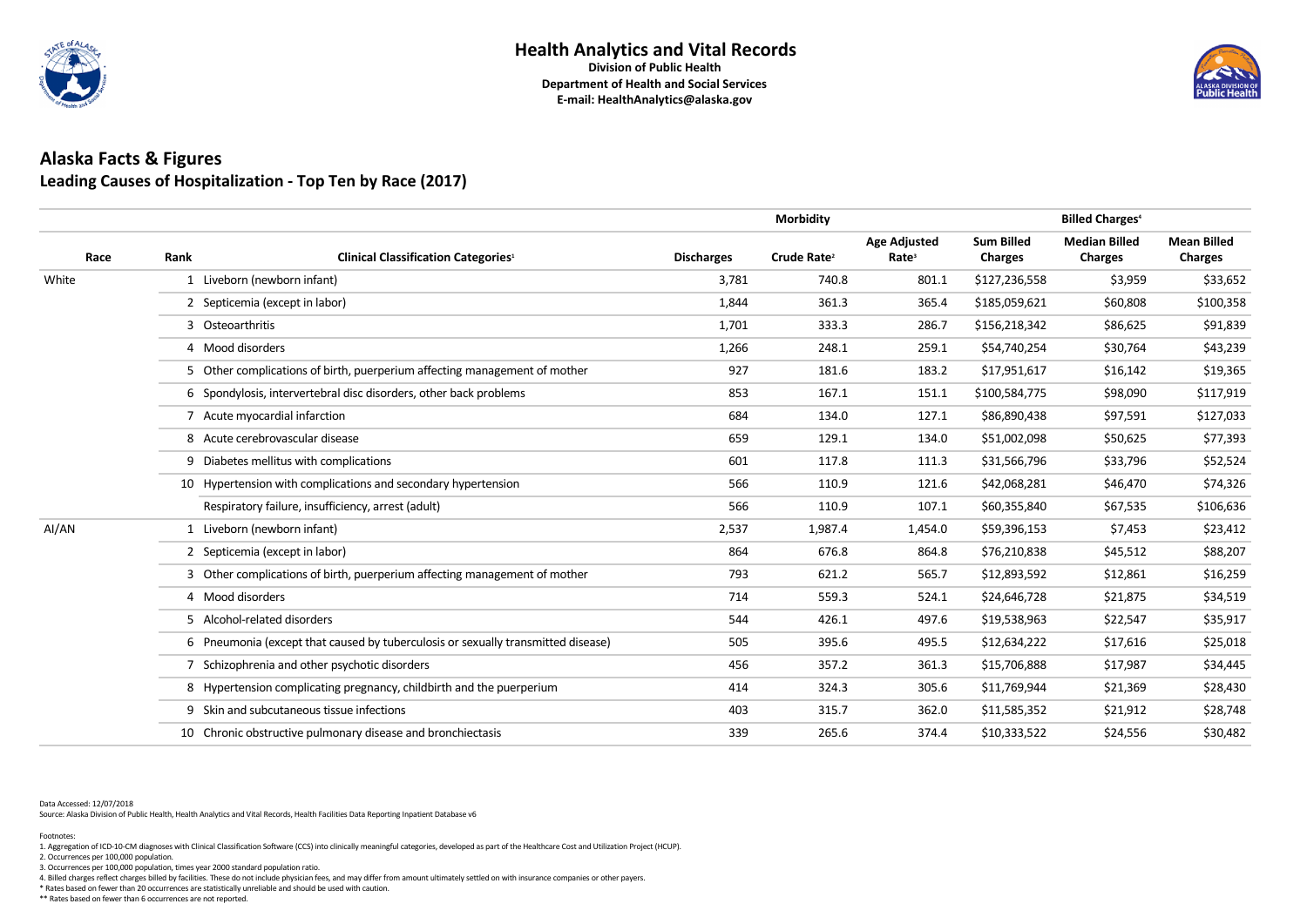

# **Alaska Facts & Figures Leading Causes of Hospitalization - Top Ten by Race (2017)**

|                |                      |                                                                           |                   | <b>Morbidity</b>        |                                          |                                     | <b>Billed Charges</b> <sup>4</sup>     |                                      |
|----------------|----------------------|---------------------------------------------------------------------------|-------------------|-------------------------|------------------------------------------|-------------------------------------|----------------------------------------|--------------------------------------|
| Race           | Rank                 | <b>Clinical Classification Categories1</b>                                | <b>Discharges</b> | Crude Rate <sup>2</sup> | <b>Age Adjusted</b><br>Rate <sup>3</sup> | <b>Sum Billed</b><br><b>Charges</b> | <b>Median Billed</b><br><b>Charges</b> | <b>Mean Billed</b><br><b>Charges</b> |
| Asian/PI/Black |                      | Liveborn (newborn infant)                                                 | 1,018             | 1,027.7                 | 913.5                                    | \$45,643,033                        | \$3,957                                | \$44,836                             |
|                |                      | 2 Septicemia (except in labor)                                            | 397               | 400.8                   | 513.4                                    | \$42,596,201                        | \$63,471                               | \$107,295                            |
|                |                      | 3 Other complications of birth, puerperium affecting management of mother | 225               | 227.1                   | 201.8                                    | \$4,963,836                         | \$16,994                               | \$22,061                             |
|                |                      | 4 Hypertension with complications and secondary hypertension              | 189               | 190.8                   | 267.8                                    | \$14,102,047                        | \$55,172                               | \$74,614                             |
|                | 5 Mood disorders     |                                                                           | 151               | 152.4                   | 142.2                                    | \$7,424,542                         | \$42,214                               | \$49,169                             |
|                |                      | 6 Other complications of pregnancy                                        | 146               | 147.4                   | 132.9                                    | \$3,984,668                         | \$21,606                               | \$27,292                             |
|                | 7 Previous C-section |                                                                           | 144               | 145.4                   | 141.1                                    | \$3,927,314                         | \$25,509                               | \$27,273                             |
|                |                      | 8 Acute cerebrovascular disease                                           | 135               | 136.3                   | 190.1                                    | \$13,771,049                        | \$54,247                               | \$102,008                            |
|                |                      | 9 Acute myocardial infarction                                             | 108               | 109.0                   | 138.6                                    | \$13,623,768                        | \$92,343                               | \$126,146                            |
|                |                      | Hypertension complicating pregnancy, childbirth and the puerperium        | 108               | 109.0                   | 102.6                                    | \$3,431,828                         | \$27,899                               | \$31,776                             |
|                | 10                   | Respiratory failure, insufficiency, arrest (adult)                        | 105               | 106.0                   | 139.8                                    | \$15,882,238                        | \$70,903                               | \$151,259                            |

Data Accessed: 12/07/2018

Source: Alaska Division of Public Health, Health Analytics and Vital Records, Health Facilities Data Reporting Inpatient Database v6

\*\* Rates based on fewer than 6 occurrences are not reported.



4. Billed charges reflect charges billed by facilities. These do not include physician fees, and may differ from amount ultimately settled on with insurance companies or other payers.

\* Rates based on fewer than 20 occurrences are statistically unreliable and should be used with caution.

2. Occurrences per 100,000 population.

3. Occurrences per 100,000 population, times year 2000 standard population ratio.

#### Footnotes: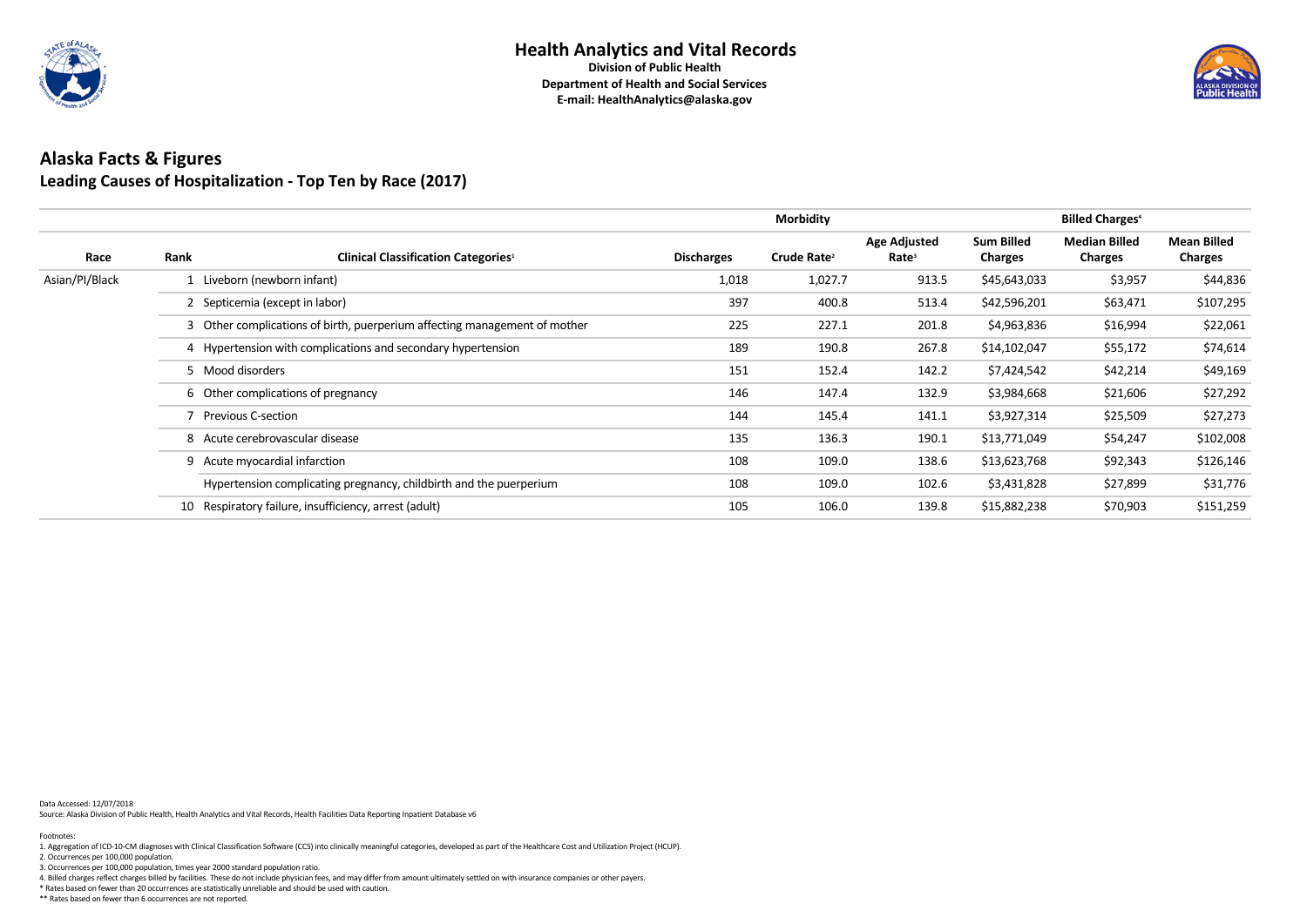

### **Alaska Facts & Figures Leading Causes of Hospitalization - Top Three by Age Group (2017)**

|                  |      |                                                                                  | <b>Morbidity</b>  |                                          | <b>Billed Charges<sup>4</sup></b>   |                                        |                                      |
|------------------|------|----------------------------------------------------------------------------------|-------------------|------------------------------------------|-------------------------------------|----------------------------------------|--------------------------------------|
| <b>Age Group</b> | Rank | <b>Clinical Classification Categories1</b>                                       | <b>Discharges</b> | <b>Age Specific</b><br>Rate <sup>2</sup> | <b>Sum Billed</b><br><b>Charges</b> | <b>Median Billed</b><br><b>Charges</b> | <b>Mean Billed</b><br><b>Charges</b> |
| $00 - 14$        |      | 1 Liveborn (newborn infant)                                                      | 8,430             | 5,315.0                                  | \$265,767,203                       | \$4,508                                | \$31,526                             |
|                  |      | 2 Acute bronchitis                                                               | 418               | 263.5                                    | \$10,224,419                        | \$14,538                               | \$24,460                             |
|                  |      | 3 Pneumonia (except that caused by tuberculosis or sexually transmitted disease) | 309               | 194.8                                    | \$5,556,283                         | \$13,100                               | \$17,981                             |
| $15 - 24$        |      | 1 Mood disorders                                                                 | 810               | 838.6                                    | \$35,840,118                        | \$31,565                               | \$44,247                             |
|                  |      | 2 Other complications of birth, puerperium affecting management of mother        | 692               | 716.4                                    | \$13,127,096                        | \$15,796                               | \$18,970                             |
|                  |      | 3 Hypertension complicating pregnancy, childbirth and the puerperium             | 264               | 273.3                                    | \$7,991,643                         | \$23,091                               | \$30,271                             |
| 25-34            |      | 1 Other complications of birth, puerperium affecting management of mother        | 1,193             | 1,040.1                                  | \$21,336,280                        | \$14,797                               | \$17,885                             |
|                  |      | 2 Hypertension complicating pregnancy, childbirth and the puerperium             | 545               | 475.1                                    | \$16,391,743                        | \$22,600                               | \$30,077                             |
|                  |      | 3 Other complications of pregnancy                                               | 486               | 423.7                                    | \$14,099,121                        | \$20,616                               | \$29,011                             |
| 35-44            |      | 1 Mood disorders                                                                 | 329               | 352.0                                    | \$10,574,439                        | \$21,620                               | \$32,141                             |
|                  |      | 2 Septicemia (except in labor)                                                   | 309               | 330.6                                    | \$26,995,692                        | \$47,907                               | \$87,365                             |
|                  |      | 3 Alcohol-related disorders                                                      | 266               | 284.6                                    | \$10,557,965                        | \$25,910                               | \$39,692                             |
| 45-54            |      | 1 Septicemia (except in labor)                                                   | 474               | 517.1                                    | \$53,589,848                        | \$60,099                               | \$113,059                            |
|                  |      | 2 Alcohol-related disorders                                                      | 261               | 284.7                                    | \$11,959,680                        | \$31,179                               | \$45,823                             |
|                  |      | 3 Osteoarthritis                                                                 | 234               | 255.3                                    | \$21,490,308                        | \$90,399                               | \$91,839                             |
| 55-64            |      | 1 Osteoarthritis                                                                 | 677               | 681.4                                    | \$61,969,577                        | \$86,625                               | \$91,536                             |
|                  |      | 2 Septicemia (except in labor)                                                   | 636               | 640.2                                    | \$70,508,315                        | \$63,945                               | \$110,862                            |
|                  |      | 3 Spondylosis, intervertebral disc disorders, other back problems                | 302               | 304.0                                    | \$38,718,967                        | \$106,587                              | \$128,208                            |
| $65+$            |      | 1 Septicemia (except in labor)                                                   | 1,329             | 1,607.3                                  | \$113,521,755                       | \$56,134                               | \$85,419                             |
|                  |      | 2 Osteoarthritis                                                                 | 1,172             | 1,417.4                                  | \$106,060,414                       | \$83,013                               | \$90,495                             |
|                  |      | 3 Acute cerebrovascular disease                                                  | 616               | 745.0                                    | \$47,176,835                        | \$47,373                               | \$76,586                             |
|                  |      |                                                                                  |                   |                                          |                                     |                                        |                                      |

Data Accessed: 12/07/2018

Source: Alaska Division of Public Health, Health Analytics and Vital Records, Health Facilities Data Reporting Inpatient Database v6

\*\* Rates based on fewer than 6 occurrences are not reported.



4. Billed charges reflect charges billed by facilities. These do not include physician fees, and may differ from amount ultimately settled on with insurance companies or other payers.

\* Rates based on fewer than 20 occurrences are statistically unreliable and should be used with caution.

2. Occurrences per 100,000 population.

3. Occurrences per 100,000 population, times year 2000 standard population ratio.

Footnotes: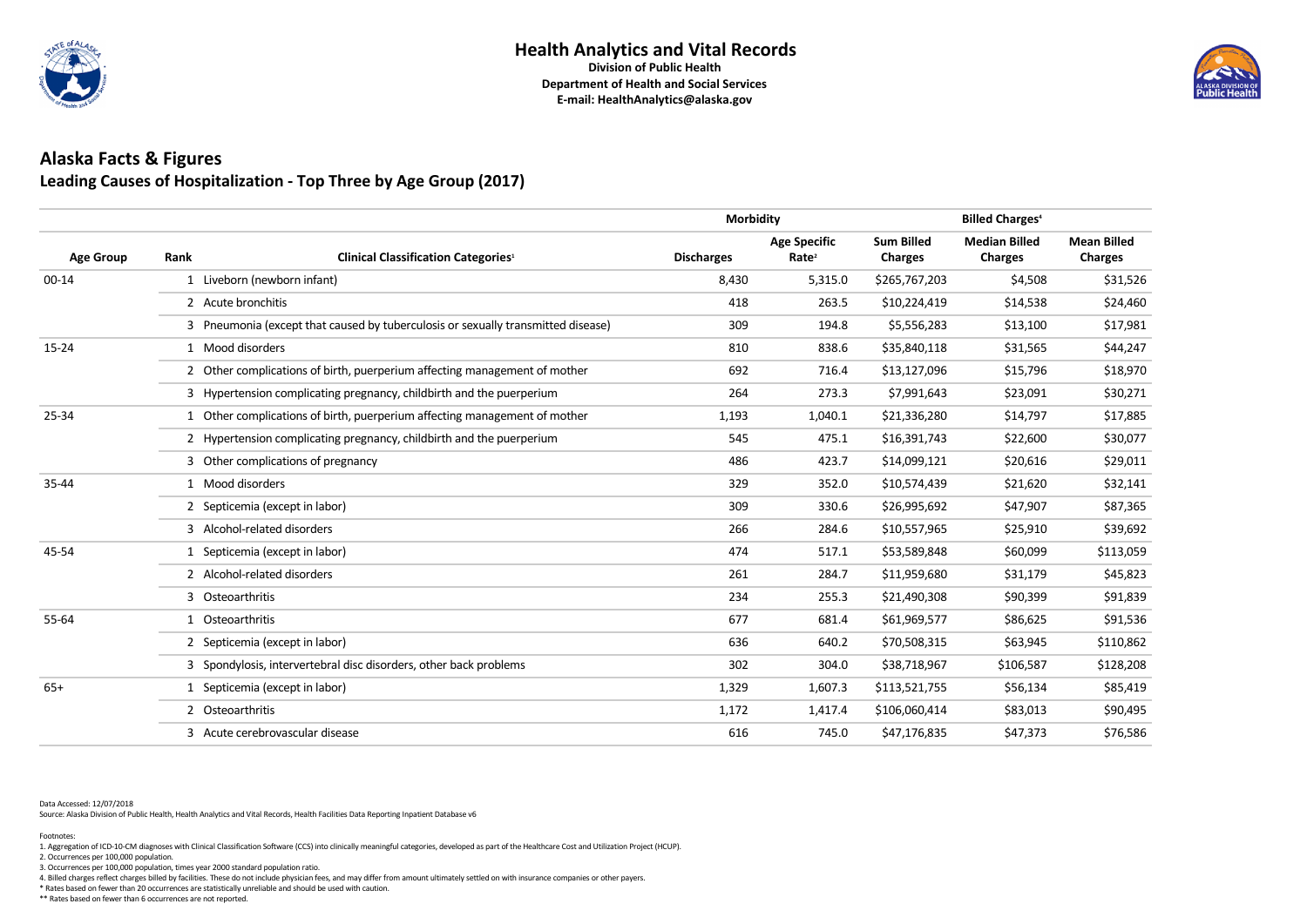

### **Alaska Facts & Figures Leading Causes of Hospitalization - Top Three by Public Health Region (2017)**

|                          |                                |                                                                                  |                   | <b>Morbidity</b>        |                                          |                                     |                                        |                                      |
|--------------------------|--------------------------------|----------------------------------------------------------------------------------|-------------------|-------------------------|------------------------------------------|-------------------------------------|----------------------------------------|--------------------------------------|
| <b>Regional Area</b>     | Rank                           | <b>Clinical Classification Categories1</b>                                       | <b>Discharges</b> | Crude Rate <sup>2</sup> | <b>Age Adjusted</b><br>Rate <sup>3</sup> | <b>Sum Billed</b><br><b>Charges</b> | <b>Median Billed</b><br><b>Charges</b> | <b>Mean Billed</b><br><b>Charges</b> |
| Anchorage Munic.         | 1 Liveborn (newborn infant)    |                                                                                  | 3,338             | 1,122.1                 | 1,100.3                                  | \$121,761,680                       | \$4,237                                | \$36,477                             |
|                          | 2 Septicemia (except in labor) |                                                                                  | 1,665             | 559.7                   | 618.9                                    | \$174,898,204                       | \$61,101                               | \$105,044                            |
|                          | 3 Mood disorders               |                                                                                  | 802               | 269.6                   | 269.9                                    | \$42,108,829                        | \$46,813                               | \$52,505                             |
| <b>Gulf Coast Region</b> | 1 Liveborn (newborn infant)    |                                                                                  | 901               | 1,116.5                 | 1,183.8                                  | \$26,859,213                        | \$3,723                                | \$29,810                             |
|                          | 2 Septicemia (except in labor) |                                                                                  | 410               | 508.1                   | 483.3                                    | \$28,294,717                        | \$43,746                               | \$69,012                             |
|                          | 3 Osteoarthritis               |                                                                                  | 388               | 480.8                   | 354.1                                    | \$34,472,214                        | \$80,487                               | \$88,846                             |
| <b>Interior Region</b>   | 1 Liveborn (newborn infant)    |                                                                                  | 1,146             | 1,024.0                 | 986.3                                    | \$31,436,460                        | \$3,901                                | \$27,431                             |
|                          | 2 Mood disorders               |                                                                                  | 436               | 389.6                   | 389.1                                    | \$16,491,484                        | \$29,294                               | \$37,825                             |
|                          |                                | 3 Other complications of birth, puerperium affecting management of mother        | 329               | 294.0                   | 270.4                                    | \$3,450,093                         | \$8,900                                | \$10,487                             |
| Mat-Su Borough           | 1 Liveborn (newborn infant)    |                                                                                  | 1,094             | 1,050.2                 | 955.6                                    | \$39,353,313                        | \$5,415                                | \$35,972                             |
|                          | 2 Septicemia (except in labor) |                                                                                  | 459               | 440.6                   | 459.7                                    | \$57,429,317                        | \$72,459                               | \$125,118                            |
|                          | 3 Osteoarthritis               |                                                                                  | 404               | 387.8                   | 362.4                                    | \$43,613,816                        | \$108,258                              | \$107,955                            |
| Northern Region          | 1 Liveborn (newborn infant)    |                                                                                  | 512               | 1,848.0                 | 1,506.9                                  | \$12,042,405                        | \$7,661                                | \$23,520                             |
|                          |                                | 2 Other complications of birth, puerperium affecting management of mother        | 178               | 642.5                   | 569.7                                    | \$3,348,299                         | \$15,576                               | \$18,811                             |
|                          |                                | 3 Pneumonia (except that caused by tuberculosis or sexually transmitted disease) | 164               | 592.0                   | 854.1                                    | \$3,544,563                         | \$16,171                               | \$21,613                             |
| Southeast Region         | 1 Liveborn (newborn infant)    |                                                                                  | 659               | 903.8                   | 1,077.8                                  | \$12,746,273                        | \$4,939                                | \$19,342                             |
|                          | 2 Mood disorders               |                                                                                  | 244               | 334.6                   | 365.9                                    | \$5,486,645                         | \$16,536                               | \$22,486                             |
|                          | 3 Osteoarthritis               |                                                                                  | 236               | 323.7                   | 238.1                                    | \$13,217,762                        | \$48,791                               | \$56,007                             |
| Southwest Region         | 1 Liveborn (newborn infant)    |                                                                                  | 780               | 1,848.3                 | 1,482.3                                  | \$21,567,860                        | \$4,572                                | \$27,651                             |
|                          |                                | 2 Other complications of birth, puerperium affecting management of mother        | 278               | 658.7                   | 610.3                                    | \$3,642,124                         | \$9,265                                | \$13,101                             |
|                          |                                | 3 Pneumonia (except that caused by tuberculosis or sexually transmitted disease) | 230               | 545.0                   | 752.6                                    | \$4,551,037                         | \$12,885                               | \$19,787                             |

Data Accessed: 12/07/2018

Source: Alaska Division of Public Health, Health Analytics and Vital Records, Health Facilities Data Reporting Inpatient Database v6

\*\* Rates based on fewer than 6 occurrences are not reported.



4. Billed charges reflect charges billed by facilities. These do not include physician fees, and may differ from amount ultimately settled on with insurance companies or other payers.

\* Rates based on fewer than 20 occurrences are statistically unreliable and should be used with caution.

2. Occurrences per 100,000 population.

3. Occurrences per 100,000 population, times year 2000 standard population ratio.

Footnotes: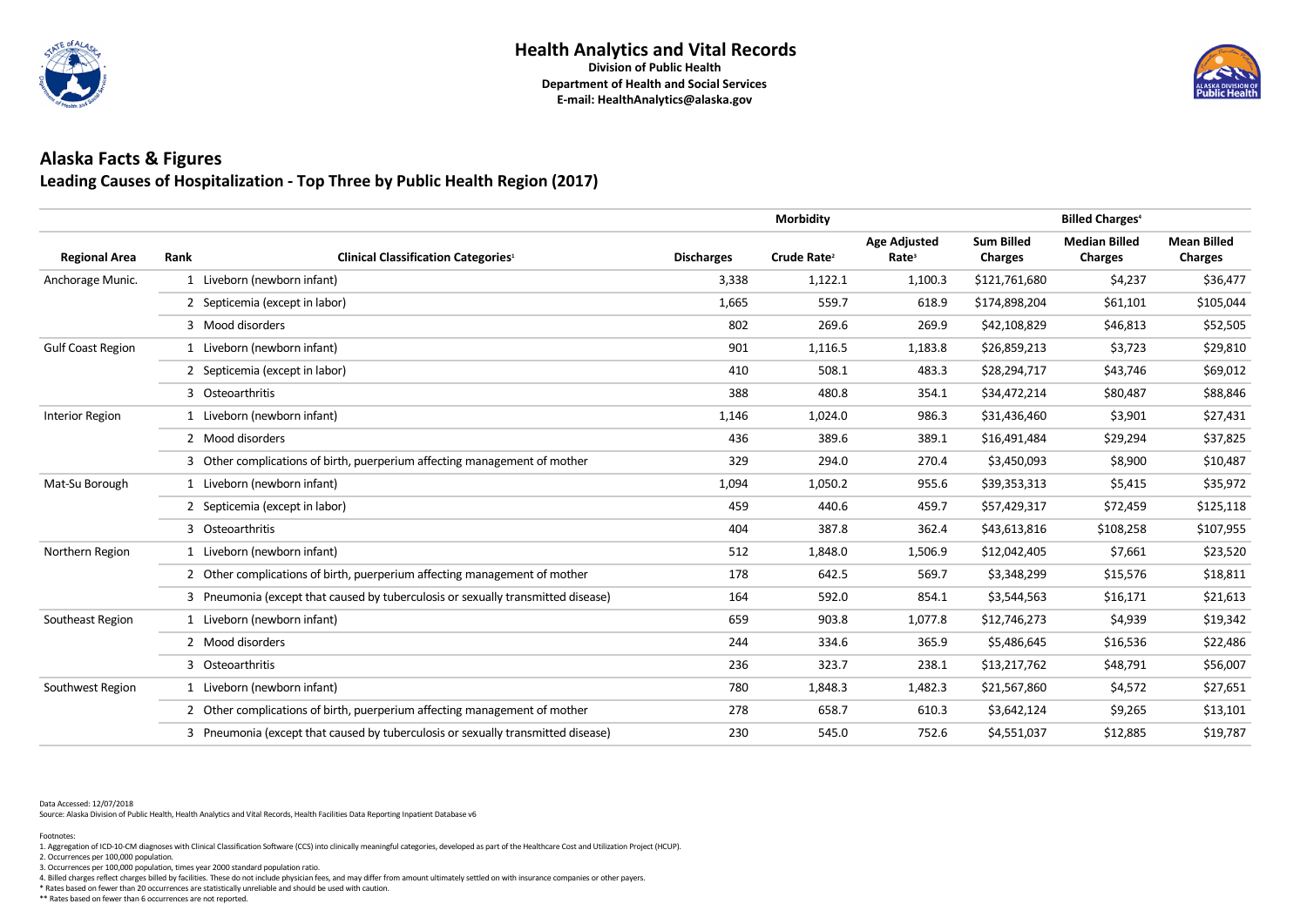

### **Alaska Facts & Figures Leading Causes of Sum Billed Charges - Top Fifteen (2017)**

|      |                                                                   |                   | <b>Morbidity</b>        |                                          |                                     | <b>Billed Charges<sup>4</sup></b>      |                                      |
|------|-------------------------------------------------------------------|-------------------|-------------------------|------------------------------------------|-------------------------------------|----------------------------------------|--------------------------------------|
| Rank | <b>Clinical Classification Categories1</b>                        | <b>Discharges</b> | Crude Rate <sup>2</sup> | <b>Age Adjusted</b><br>Rate <sup>3</sup> | <b>Sum Billed</b><br><b>Charges</b> | <b>Median Billed</b><br><b>Charges</b> | <b>Mean Billed</b><br><b>Charges</b> |
|      | Septicemia (except in labor)                                      | 3,265             | 443.0                   | 479.4                                    | \$316,232,431                       | \$55,607                               | \$96,855                             |
|      | 2 Liveborn (newborn infant)                                       | 8,430             | 1,143.7                 | 1,112.3                                  | \$265,767,203                       | \$4,508                                | \$31,526                             |
|      | 3 Osteoarthritis                                                  | 2,140             | 290.3                   | 275.5                                    | \$194,979,788                       | \$84,590                               | \$91,112                             |
|      | 4 Spondylosis, intervertebral disc disorders, other back problems | 1,041             | 141.2                   | 137.9                                    | \$123,179,262                       | \$96,320                               | \$118,328                            |
|      | 5 Acute myocardial infarction                                     | 995               | 135.0                   | 141.2                                    | \$121,892,724                       | \$93,003                               | \$122,505                            |
|      | 6 Respiratory failure, insufficiency, arrest (adult)              | 871               | 118.2                   | 123.3                                    | \$98,433,307                        | \$66,354                               | \$113,012                            |
| 7    | Mood disorders                                                    | 2,315             | 314.1                   | 320.4                                    | \$92,611,222                        | \$27,118                               | \$40,005                             |
|      | 8 Complication of device, implant or graft                        | 829               | 112.5                   | 112.9                                    | \$86,824,885                        | \$77,475                               | \$104,734                            |
|      | 9 Acute cerebrovascular disease                                   | 1,012             | 137.3                   | 155.2                                    | \$78,631,499                        | \$48,565                               | \$77,699                             |
|      | 10 Hypertension with complications and secondary hypertension     | 980               | 133.0                   | 159.2                                    | \$69,592,554                        | \$43,588                               | \$71,013                             |
|      | 11 Complications of surgical procedures or medical care           | 789               | 107.0                   | 107.3                                    | \$64,781,822                        | \$48,379                               | \$82,106                             |
|      | 12 Coronary atherosclerosis and other heart disease               | 401               | 54.4                    | 54.9                                     | \$60,544,280                        | \$91,647                               | \$150,983                            |
| 13   | Alcohol-related disorders                                         | 1,104             | 149.8                   | 148.7                                    | \$48,837,872                        | \$27,515                               | \$44,237                             |
|      | 14 Other acquired deformities                                     | 268               | 36.4                    | 34.9                                     | \$47,101,549                        | \$166,503                              | \$175,752                            |
|      | 15 Cardiac dysrhythmias                                           | 693               | 94.0                    | 101.4                                    | \$45,678,311                        | \$33,557                               | \$65,914                             |

Data Accessed: 12/07/2018

Source: Alaska Division of Public Health, Health Analytics and Vital Records, Health Facilities Data Reporting Inpatient Database v6

\*\* Rates based on fewer than 6 occurrences are not reported.



4. Billed charges reflect charges billed by facilities. These do not include physician fees, and may differ from amount ultimately settled on with insurance companies or other payers.

\* Rates based on fewer than 20 occurrences are statistically unreliable and should be used with caution.

2. Occurrences per 100,000 population.

3. Occurrences per 100,000 population, times year 2000 standard population ratio.

#### Footnotes: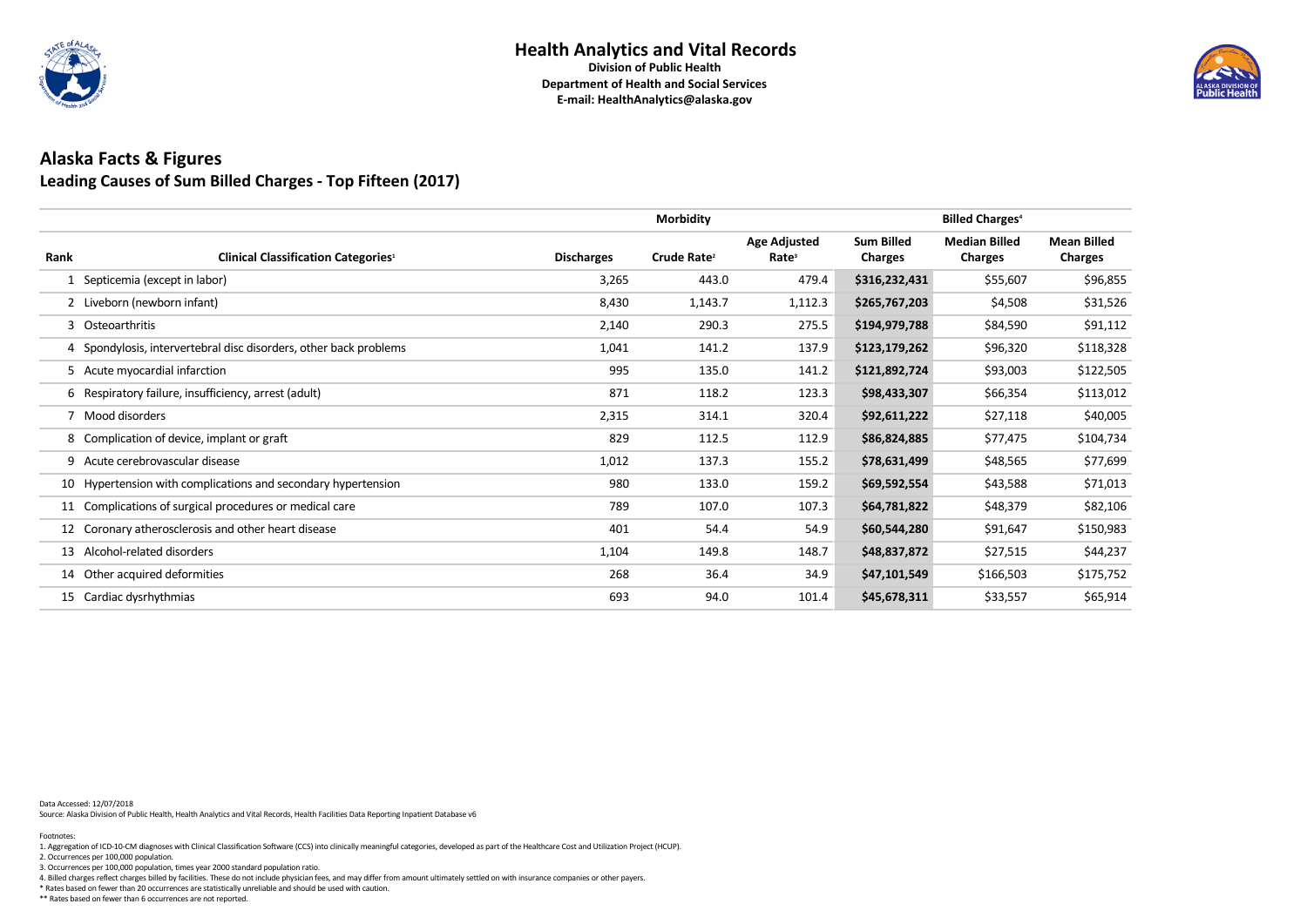

### **Alaska Facts & Figures Leading Causes of Median Billed Charges - Top Fifteen (2017)**

|      |                                                                    |                   | <b>Morbidity</b>        |                                          |                                     | <b>Billed Charges<sup>4</sup></b>      |                                      |
|------|--------------------------------------------------------------------|-------------------|-------------------------|------------------------------------------|-------------------------------------|----------------------------------------|--------------------------------------|
| Rank | <b>Clinical Classification Categories1</b>                         | <b>Discharges</b> | Crude Rate <sup>2</sup> | <b>Age Adjusted</b><br>Rate <sup>3</sup> | <b>Sum Billed</b><br><b>Charges</b> | <b>Median Billed</b><br><b>Charges</b> | <b>Mean Billed</b><br><b>Charges</b> |
|      | 1 Respiratory distress syndrome                                    | 18                | $2.4*$                  | $2.4*$                                   | \$10,681,992                        | \$273,978                              | \$593,444                            |
|      | 2 Intrauterine hypoxia and birth asphyxia                          | 10                | $1.4*$                  | $1.3*$                                   | \$2,628,988                         | \$224,934                              | \$262,899                            |
|      | 3 Other acquired deformities                                       | 268               | 36.4                    | 34.9                                     | \$47,101,549                        | \$166,503                              | \$175,752                            |
|      | 4 Spinal cord injury                                               | 19                | $2.6*$                  | $3.0*$                                   | \$3,933,506                         | \$166,201                              | \$207,027                            |
|      | 5 Heart valve disorders                                            | 222               | 30.1                    | 37.3                                     | \$43,597,628                        | \$156,530                              | \$196,386                            |
|      | 6 Cardiac arrest and ventricular fibrillation                      | 52                | 7.1                     | 7.1                                      | \$10,667,856                        | \$146,724                              | \$205,151                            |
|      | 7 Aortic, peripheral, and visceral artery aneurysms                | 114               | 15.5                    | 16.7                                     | \$23,439,208                        | \$130,948                              | \$205,607                            |
|      | 8 Aortic and peripheral arterial embolism or thrombosis            | 44                | 6.0                     | 6.4                                      | \$5,928,406                         | \$125,245                              | \$134,737                            |
|      | 9 Cancer of other urinary organs                                   | < 6               | $***$                   | $***$                                    | \$239,124                           | \$119,562                              | \$119,562                            |
|      | 10 Gangrene                                                        | 20                | 2.7                     | 2.9                                      | \$3,161,881                         | \$117,620                              | \$158,094                            |
|      | 11 Cancer of bone and connective tissue                            | < 6               | $***$                   | $***$                                    | \$633,621                           | \$104,558                              | \$126,724                            |
|      | 12 Hodgkins disease                                                | < 6               | $***$                   | $***$                                    | \$307,815                           | \$103,769                              | \$102,605                            |
|      | 13 Cystic fibrosis                                                 | 31                | 4.2                     | 4.4                                      | \$3,504,766                         | \$102,430                              | \$113,057                            |
|      | 14 Short gestation, low birth weight, and fetal growth retardation | 42                | 5.7                     | 5.5                                      | \$7,469,906                         | \$99,717                               | \$177,855                            |
|      | 15 Other CNS infection and poliomyelitis                           | 33                | 4.5                     | 4.4                                      | \$4,343,142                         | \$98,255                               | \$131,610                            |

Data Accessed: 12/07/2018

Source: Alaska Division of Public Health, Health Analytics and Vital Records, Health Facilities Data Reporting Inpatient Database v6

\*\* Rates based on fewer than 6 occurrences are not reported.



4. Billed charges reflect charges billed by facilities. These do not include physician fees, and may differ from amount ultimately settled on with insurance companies or other payers.

\* Rates based on fewer than 20 occurrences are statistically unreliable and should be used with caution.

2. Occurrences per 100,000 population.

3. Occurrences per 100,000 population, times year 2000 standard population ratio.

#### Footnotes: